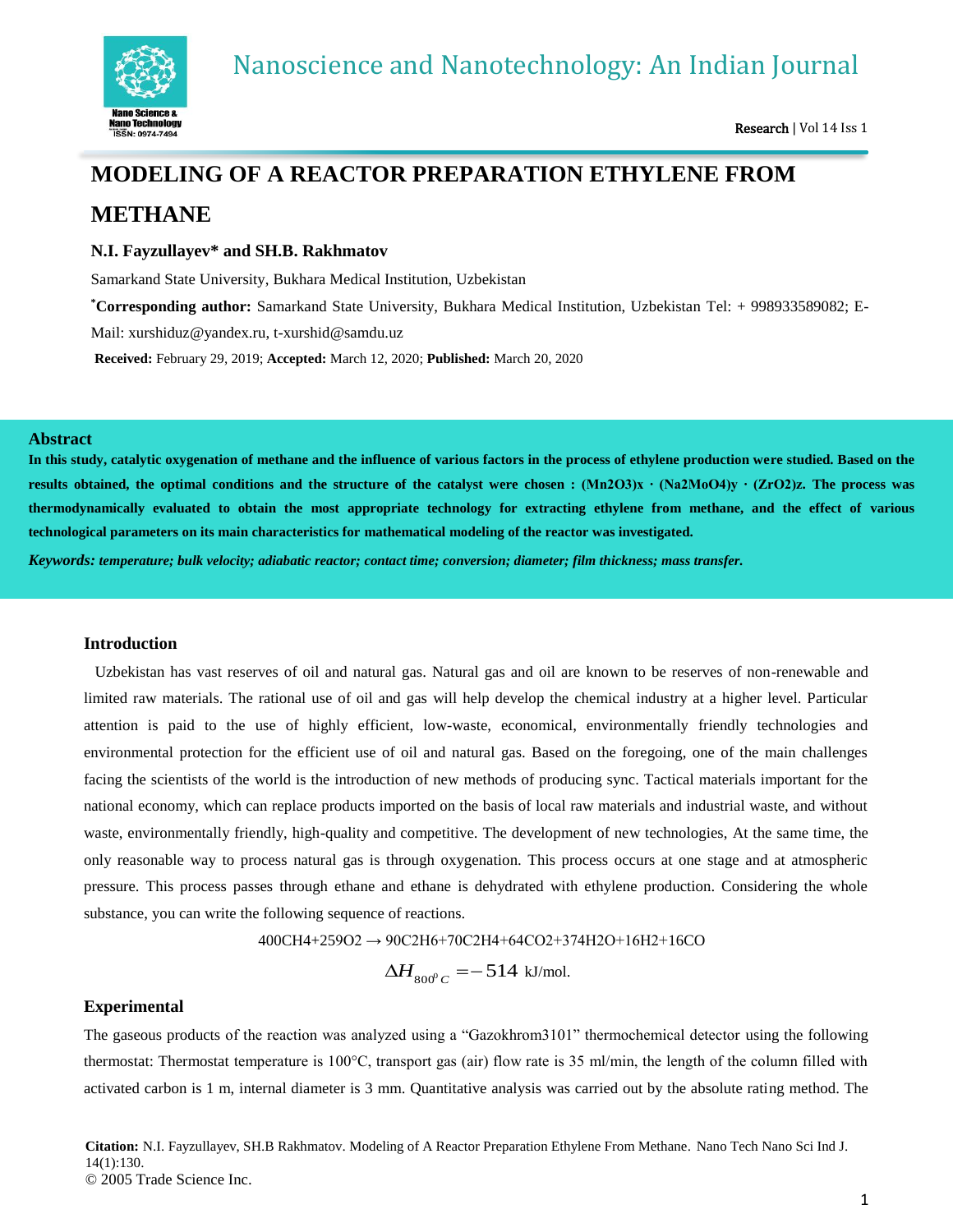catalytic activity of more than 10 catalysts was tested for the reaction of methane oxygenation. As is known, manganesebased catalysts have high catalytic activity and selectivity in the process of ethylene oxidation with methane. Therefore, we learned that manganese-based catalysts are a promoter feature of various compounds. The results are shown in the **TABLE 1,**below.

| <b>Serial</b>  | Promoter                         | <b>Reactor</b>              | <b>Methane</b>   | Selectivity, %               |          | <b>Efficiency</b> of |
|----------------|----------------------------------|-----------------------------|------------------|------------------------------|----------|----------------------|
| No             |                                  | temperature, <sup>o</sup> C | conversion, mol, |                              |          |                      |
|                |                                  |                             | $\frac{0}{0}$    | C <sub>2</sub> -hydrocarbons | ethylene |                      |
|                |                                  |                             |                  |                              |          |                      |
| $\mathbf{1}$   | Na3PO4                           | 700                         | 14,6             | 100                          | 58,0     | 8,5                  |
|                |                                  | 750                         | 24,7             | 100                          | 63,4     | 15,8                 |
|                |                                  | 800                         | 38,8             | 93,9                         | 70,0     | 27,3                 |
| $\overline{2}$ | $Na2B4O7$                        | 700                         | 15,6             | 65,7                         | 48,7     | 7,6                  |
|                |                                  | 750                         | 23,2             | 55,0                         | 68,1     | 15,8                 |
|                |                                  | 800                         | 35,6             | 37,7                         | 76,1     | 27,1                 |
| $\overline{3}$ | Na <sub>2</sub> MoO <sub>4</sub> | 700                         | 11,3             | 100                          | 64,7     | 11,2                 |
|                |                                  | 750                         | 28,0             | 100                          | 70,1     | 19,8                 |
|                |                                  | 800                         | 43,0             | 100                          | 76,5     | 32,9                 |
| $\overline{4}$ | Na <sub>2</sub> WO <sub>4</sub>  | 700                         | 13,8             | 60,3                         | 49,3     | 6,8                  |
|                |                                  | 750                         | 21,5             | 28,8                         | 65,6     | 14,1                 |
|                |                                  | 800                         | 32,9             | 29,9                         | 69,3     | 22,8                 |

TABLE 1. **Results of studying the promoting properties of various compounds in catalysts prepared from manganese.**

As can be seen from the TABLE 1, when  $Na2MoO<sub>4</sub>$  is added to the manganese catalyst, the total conversion of methane is 43.0% at 800 ° С, 32.9% of the efficiency ethylene and 76.5% ethylene selectivity. We then added d-metal compounds to Mn2O3 ⋅ Na2MoO4. The best results were obtained by adding a catalyst ZrO2. The results of the experiments are shown in **TABLE 2.**

TABLE 2. **The effect of the catalyst on methane activity in the oxidative condensation reaction.**

| <b>Serial</b><br><b>Composition of</b> |                                | Methane rotation level, % | Selectivity, % |      |
|----------------------------------------|--------------------------------|---------------------------|----------------|------|
| $\bf No$                               | catalyst                       | <b>Common</b>             | $C_2H_4$ -a    |      |
|                                        | La <sub>2</sub> O <sub>3</sub> | 42,2                      | 28,6           | 67,8 |
| $\mathfrak{D}$                         | PbO <sub>2</sub>               | 46,4                      | 29,7           | 64,0 |
| 3                                      | KC <sub>1</sub>                | 40,9                      | 28,6           | 70,0 |
| $\overline{4}$                         | KBr                            | 37,1                      | 21,2           | 57,1 |
| 5                                      | ZrO <sub>2</sub>               | 52,6                      | 42,8           | 81,4 |
| 6                                      | <b>BeO</b>                     | 48,2                      | 34,6           | 71,8 |

The introduction of the ZrO<sub>2</sub> catalyst had a positive effect on its activation. When added ZrO2 catalyst, the efficiency of ethylene increased from 32.9% to 42.8% and the selectivity to ethylene from 76.5 to 81.4% respectively. Further experiments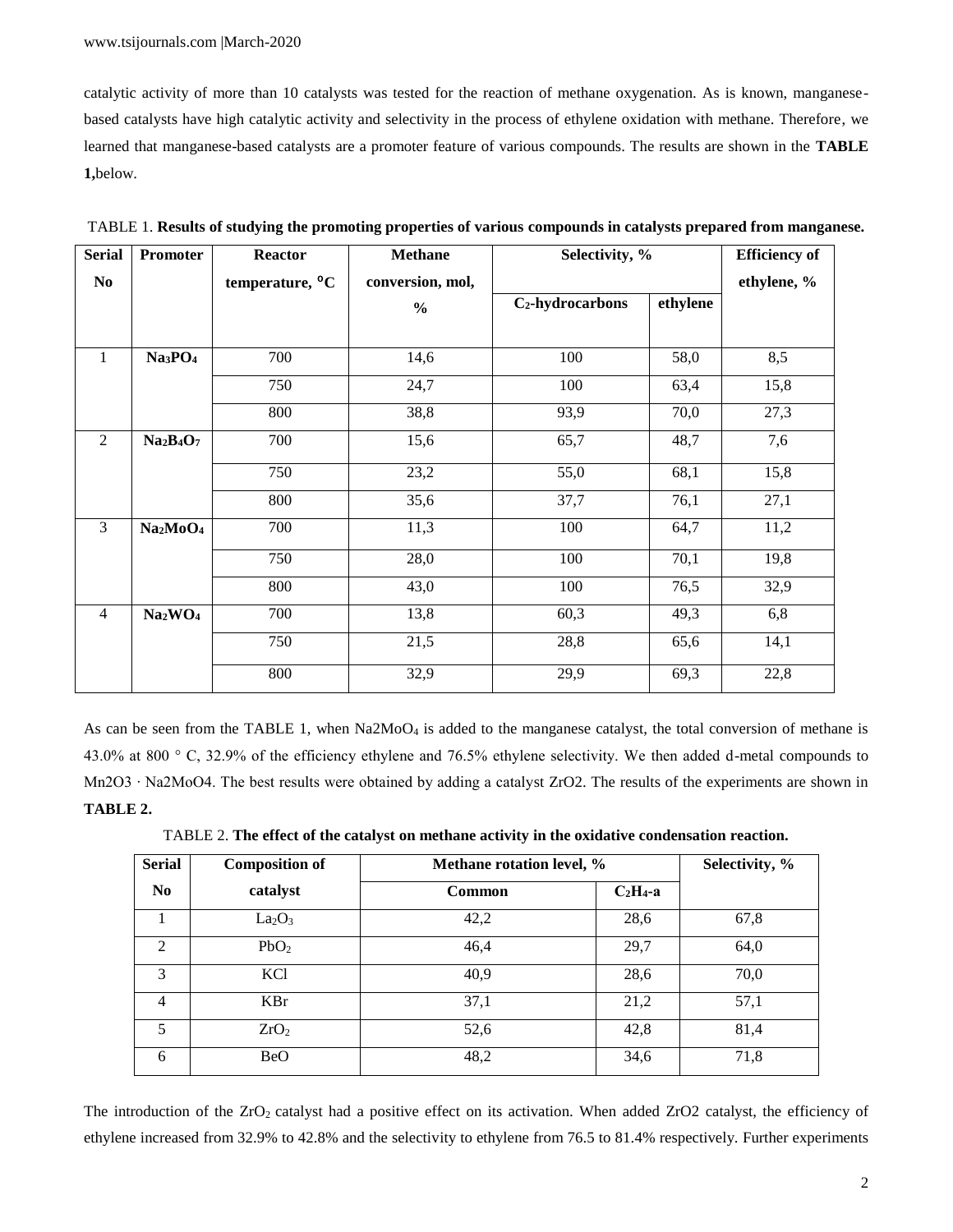(Mn2O3) x∙ (Na2MoO4) y (ZrO2) z with the participation of an optimal catalyst were carried out. The conversion of methane depends on the C2-hydrocarbon process, depends on the catalytic composition used, but also depends on the reaction conditions (temperature, methane, air, specific bulk velocity). Thus, we learned the effect of various factors on the reaction rate. The bulk velocity was investigated at a temperature of 800°C and a ratio of CH4: air=1: 2. The change in bulk velocity was achieved by changing the size of the catalyst, which must be applied to the reactor. The first methane-air mixture was sent continuously. The results are shown in **TABLE 3.**

| S.No | Magnitude of bulk velocity, $h^{-1}$ | Catalyst volume, ml | <b>Conversion rate</b> | $S\%$       |      |
|------|--------------------------------------|---------------------|------------------------|-------------|------|
|      |                                      |                     | <b>General</b>         | to $C_2H_4$ |      |
| 1.   | 600                                  | 10,0                | 68,5                   | 28,6        | 41,8 |
| 2.   | 800                                  | 7,5                 | 61,9                   | 35,8        | 57,8 |
| 3.   | 1000                                 | 6,0                 | 52,6                   | 42.8        | 81,4 |
| 4.   | 1200                                 | 5,0                 | 43,3                   | 32,9        | 75,9 |
| 5.   | 1400                                 | 4,2                 | 34,8                   | 23,6        | 67,8 |

TABLE 3. **Effect of bulk velocity on methane oxygenation.**

However, it was noted that additional products are formed (decomposition of ethylene). The optimal value of the bulk velocity is 1000 h -1, the value of ethylene is 42.8%, and the selectivity is 81.4%. The effect of temperature on the methane oxidation reaction was investigated at constant bulk velocity (1000 h-1) and methane: air=1: 2 with the presence of a catalyst of optimal composition with a range of 50°at intervals of 600-850°C. The results are shown in **TABLE 4.**

The temperature of methane has a significant effect on the oxidation reaction, as shown in **TABLE 4.**

Production of ethylene starts at 600°C. The highest ethylene yield was observed at 800°C. Increasing the temperature from the optimum temperature can degrade the process. Therefore, the ethylene content and selectivity decrease.

| S.No | Temperature, <sup>o</sup> C |                | Methane conversion, mol, % |      |
|------|-----------------------------|----------------|----------------------------|------|
|      |                             | <b>General</b> | $C2H4$ a                   |      |
|      | 600                         | 15,0           | следы                      |      |
| 2.   | 700                         | 36,4           | 23,4                       | 64,3 |
| 3.   | 750                         | 45,6           | 33,2                       | 72,8 |
| -4.  | 800                         | 52,6           | 42,8                       | 81,4 |
| 5.   | 850                         | 58,0           | 36,5                       | 63,0 |

TABLE 4.**The effect of temperature on the methane oxygenation reaction.**

The effect of methane: air with temperatures of 800°C and a bulk velocity of 1000 h<sup>-1</sup>. The results are shown in TABLE 5. The results of the **TABLE 5,** show that when the amount of air in the compound increases, methane conversion increases, ethylene efficiency and selectivity decrease.

## TABLE 5. **Results of studying the effect of methane-air ratio for methane oxygenation. (T=750ОС, Vcat=6 ml).**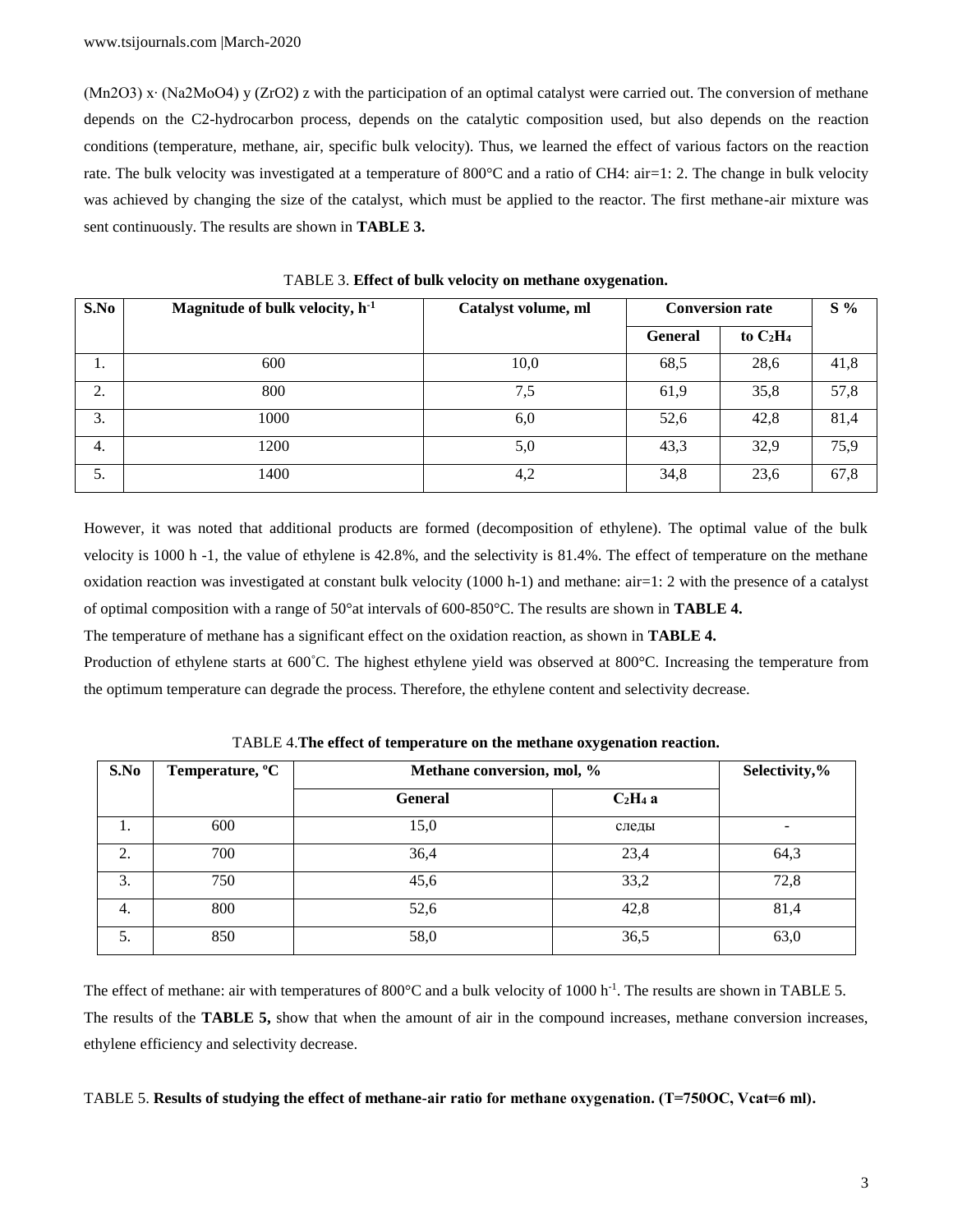| S.No | Methane: air | Methane conversion rate, % |             | Selectivity,% |
|------|--------------|----------------------------|-------------|---------------|
|      |              | <b>General</b>             | to $C_2H_4$ |               |
| 1.   | 3:1          | 25,0                       | 6,2         | 24,8          |
| 2.   | 2:1          | 32,4                       | 12,5        | 38,6          |
| 3.   | 1:1          | 45,8                       | 23,6        | 51,5          |
| 4.   | 1:2          | 52,6                       | 42,8        | 81,4          |
| 5.   | 1:3          | 60,8                       | 30,5        | 50,2          |

To study the kinetic regularities of the methane oxygenation reaction, the effect of methane and oxygen partial pressure on the rate of production of ethylene at a temperature of  $700 \div 800^{\circ}$ C and a bulk velocity  $600 \div 1200$  h-1. In studying the effect of the partial pressure of the reactants on the process flow laws changed the partial pressure of the gas and left the latter unchanged. In order not to change the linear rate, the required amount of argon gas was sent to the reaction zone. The catalyst size was adapted to the specific velocity test conditions for permanent storage.

#### **The Results of the Experiment and their Discussion.**

Thermodynamic evaluation of the process and mathematical modeling of the reactor, which is the core of the technological process, plays an important role in creating development technologies.

# **Thermodynamic analysis of the methane oxygenation reaction:**

**T**hermodynamic parameters of the reaction, calculated on the basis of the values of heat and Gibbs energy, are given in **TABLE 6**.

| S.No                        | <b>Reaction</b>                         | $\Delta H_{298}^{0}$ ; kJ/mol | $\Delta G^0$ , J/mol·K |
|-----------------------------|-----------------------------------------|-------------------------------|------------------------|
|                             | $4CH_4+O_2 \rightarrow 2C_2H_6+2H_2O$   | $-176.6$                      | $-197,296$             |
| $\mathcal{D}_{\mathcal{L}}$ | $2C_2H_6+O_2 \rightarrow 2C_2H_4+2H_2O$ | $-104.7$                      | $-363,242$             |
| 3                           | $2CH_4+O_2 \rightarrow C_2H_4+2H_2O$    | $-281,314$                    | $-280.06$              |
| $\overline{4}$              | $C_2H_4+2O_2 \rightarrow 2CO+2H_2O$     | $-756.162$                    | $-937.574$             |
| 5                           | $CH_4+2O_2 \rightarrow CO_2+2H_2O$      | $-801,724$                    | $-1006,544$            |
| 6                           | $C_2H_4+3O_2 \rightarrow 2CO_2+2H_2O$   | $-1321,716$                   | $-1286,186$            |
| 7                           | $CH_4+1,5O_2 \rightarrow CO+2H_2O$      | $-518,738$                    | $-609,026$             |

TABLE 6. **Calculated values of heat and Gibbs energy of the reaction.**

The adiabatic heating of the gas mixture is an important characteristic of the reactor. The adiabatic heating of gases for different values of the methane-oxygen ratio based on the heat balance of the catalyst bed was calculated using the formula:

$$
Wenter \Sigma (C_i enter \cdot H_i^{Tlayer}) - Wenter \Sigma (Cexit \cdot H_i^{Tlayer}) = Wenter \cdot \int_{T_g^0}^{Tlayer} (Center \cdot C_{p,i}^T) dT
$$

The calculation results are shown in **FIG. 1,** below.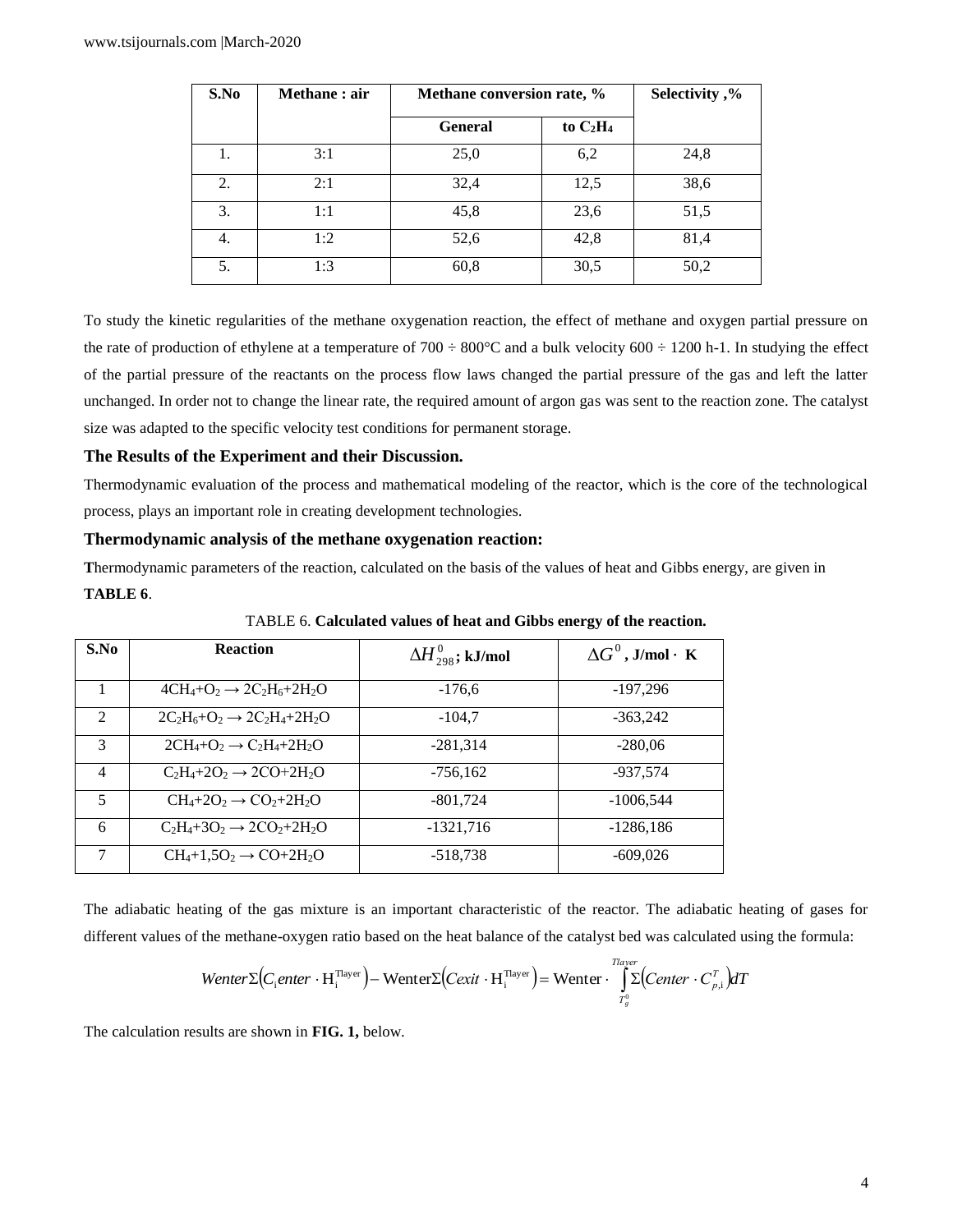

FIG. 1. **Relationship between the ratio of CH4:O<sup>2</sup> and adiabatic heating on the source gas at p = 0.1 MPa.**

As can be seen from the figure, methane content increases with adiabatic heating. As can be seen from the **TABLE 7,** when  $N_{\alpha}$ 2M<sub>0O4</sub> is added to the manganese catalyst, the total methane conversion is 43.0% at 800°C, 32.9% of the efficiency of ethylene and 76.5% selectivity ethylene. In terms of the ratio of methane-oxygen adiabatic heating to 575°C.

When the methane content in the source gases is 90%, adiabatic heating decreases to 325°C. As it is known, adiabatic type reactors are often used for carrying out catalytic processes, while the selectivity of the processes varies widely in the temperature range. The advantage of these reactors is that  $2-3$  t/m<sup>3</sup> metal tanks (at times) are smaller and easy and cheap to manufacture. Its disadvantage is that the reactions are carried out with a large thermal effect, and the selectivity in the catalyst layer is not the same to a high approximation, methane oxygenation reaction may be carried out for 4-5-stage device. Under these conditions, this process is a good way to work.

TABLE 7. **Parameters on the process are 5-step adiabatic reactor Mathematical modeling of methane oxygenation reactor**

| P, MPa | CH <sub>4</sub> /O <sub>2</sub> | 0 <sup>o</sup><br>$\mathbf{r}$<br>$\blacksquare$ input, $\blacksquare$ | $\sim$<br>m<br>output,<br>◡ | ມ    | T.T<br>$\frac{6}{10}$<br>$\mathbf{r}^{0}$ | $K_{CH_4}$ ,% |               | <b>Yield</b>  |
|--------|---------------------------------|------------------------------------------------------------------------|-----------------------------|------|-------------------------------------------|---------------|---------------|---------------|
|        | mol                             |                                                                        |                             |      |                                           |               | $\mathsf{L}2$ | $\rm{C_2H_4}$ |
| v, 1   |                                 | 800                                                                    | 1000                        | 0,13 | 95,6                                      | 44,8          | 43,2          | 40,3          |

The ideal isothermal reactor model for reactor simulation was used:

The limiting stage of the process in the extraction of methane is the diffusion of oxygen on the outer surface. The oxygen concentration and the partial pressure on the particle surface were in the following equation:  $\beta(C_{\alpha}^{b} - C_{\alpha}^{s}) = R_{\alpha}^{s}$ *O S*  $\beta(C_{O_2}^b - C_{O_2}^S) = R_{O_2}^S$  The

change in the total pressure on the layer is expressed by the Ergan equation:  $\frac{du}{dx} = f \frac{dv}{g^2} + \frac{g^2}{2}$ 2 2  $\frac{\Delta P}{L} = f \frac{\alpha}{\varepsilon^2} \frac{\rho \cdot U}{2}$  $\frac{\Delta P}{\rho} = f \frac{\alpha}{\rho} \frac{\rho}{\rho}$ ε  $\frac{\alpha}{2} \frac{\rho \cdot U^2}{2}$ .

The coefficient of hydraulic resistance for colored particles was determined by the following formula:  $f = \frac{1}{\text{Re}} + 0.586$  $f = \frac{38.4}{2} + 0.586$  in

this  $\text{Re}_s = \frac{a}{v_{\text{max}} \cdot \alpha}$ = арал  $Re<sub>2</sub> = \frac{4u}{\sqrt{1 - \frac{u_{\text{max}}^2}{n}}$ . In the automatic mode, all the heat dissipated during the process is used to heat the unwanted gas.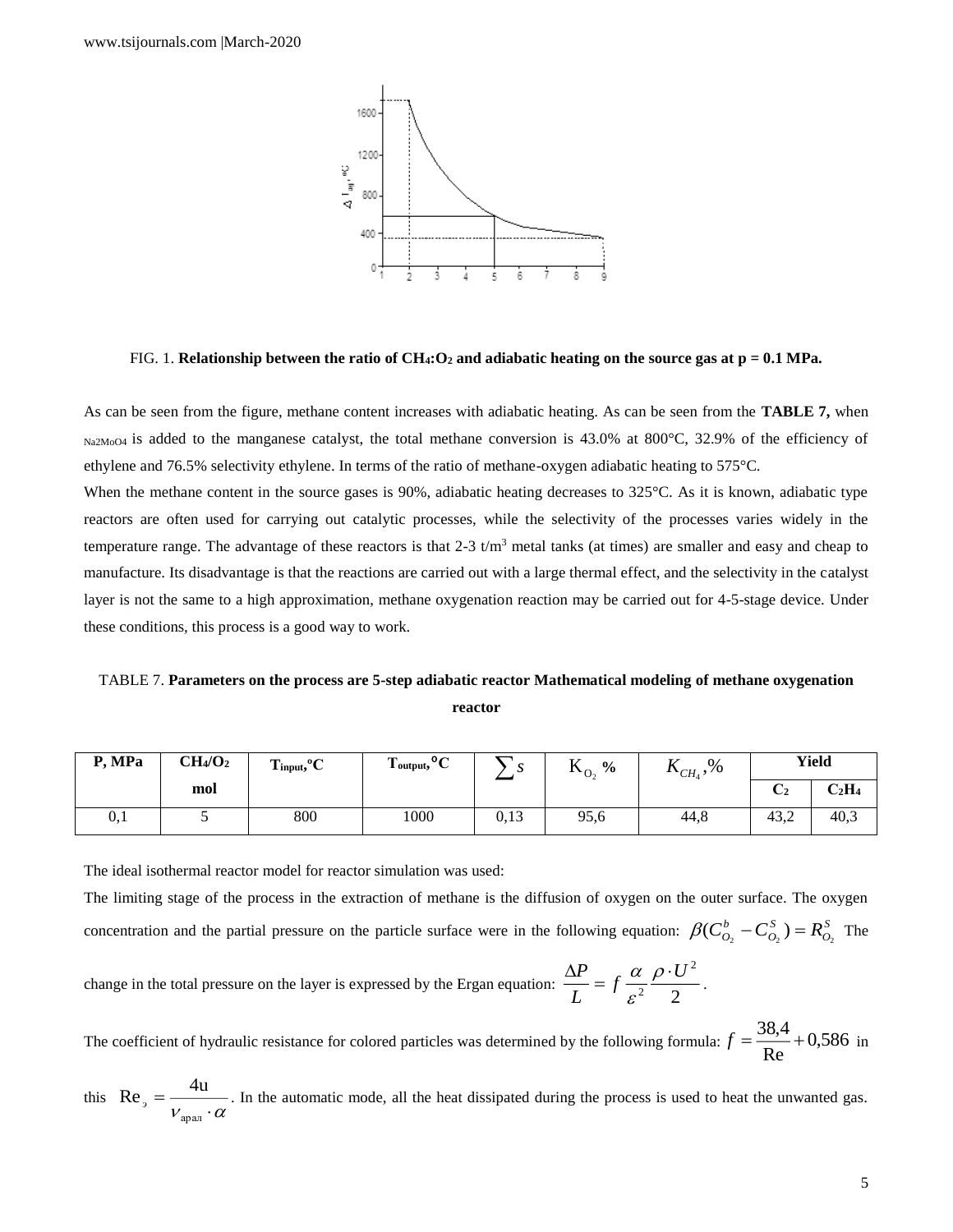Therefore, the temperatures of the incoming and outgoing reactors are governed by the heat transfer equation (8) of the catalyst.

As a result of studying the effect of mass transfer coefficients and other factors on the process parameters, the main indicators of the oxidizer of methane oxidizer were determined. The results are given in **TABLE 8.**

Thus, methane oxygenation can be carried out in a single-stage adiabatic reactor in an auto thermal mode with an effective diameter of catalyst particles under external diffusion conditions of 5.0 mm and a linear rate of 0.36 m/s. The specific performance of the catalyst in the amount of  $C_2$  hydrocarbons in the selected mode is 17,280 kg  $(C_2)/m^3 \cdot$  hour (in ethylene - 16253.5 kg/m3 ∙ hour). The thickness of the catalyst layer is 2.0 cm. Thus, the capacity of the ethylene block is 16253.5 thousand units. kg/year, the specific consumption of methane is  $360 \text{ nm}^3/\text{m}^2 \cdot \text{hour}$ .

| <b>Parameter</b>                                          | <b>ACM</b> |
|-----------------------------------------------------------|------------|
| Characteristic particle size $d_{\rho}$ , mm              | 5.0        |
| Layer thickness, h, m/sec                                 | 2.0        |
| Gas speed, u, m/sec                                       | 0.36       |
| Conditional contact time $\tau$ , sec                     | 0.13       |
| Conversion, $X, \%$                                       | 95.6       |
| Macrokinetic speed constant's, $\omega$ , c <sup>-1</sup> | 36.7       |
| Mass transfer coefficient, $\beta$ , c <sup>-1</sup>      | 44.0       |
| Kinetic speed constant's, $k$ , $c^{-1}$                  | 220.0      |
| $k/\beta$<br>Constant relation,                           | 5.0        |
| Specific yield to $C_2$ , g g/m <sup>3</sup> hour         | 1.9        |

# TABLE 8. **The Main Indicators of the Oxidizer of Methane Oxidizer were Determined.**

TABLE 9. **Construction characteristic of the methane oxygenation reactor (ACM).**

| Main characteristics of the reactor            | Values               |
|------------------------------------------------|----------------------|
| Capacity to $C_2$ (ethylene), thousand kg/year | 17280.0(1616253.5,0) |
| Diameter of the device, m                      | 7.9                  |
| Specific methane consumption, $nm^3/m^2$ h     | 380                  |
| Oxygen concentration, vol%                     | 16253.5              |

It should be noted that the power of methane oxygenation reactor can be increased by increasing the pressure in the system. For example, when the pressure increases to 0.5 MPa, the specific power of the methane oxygenation reactor is about 33.800 Kg/year. The main construction characteristics of the reactor are shown in **TABLE 9.**